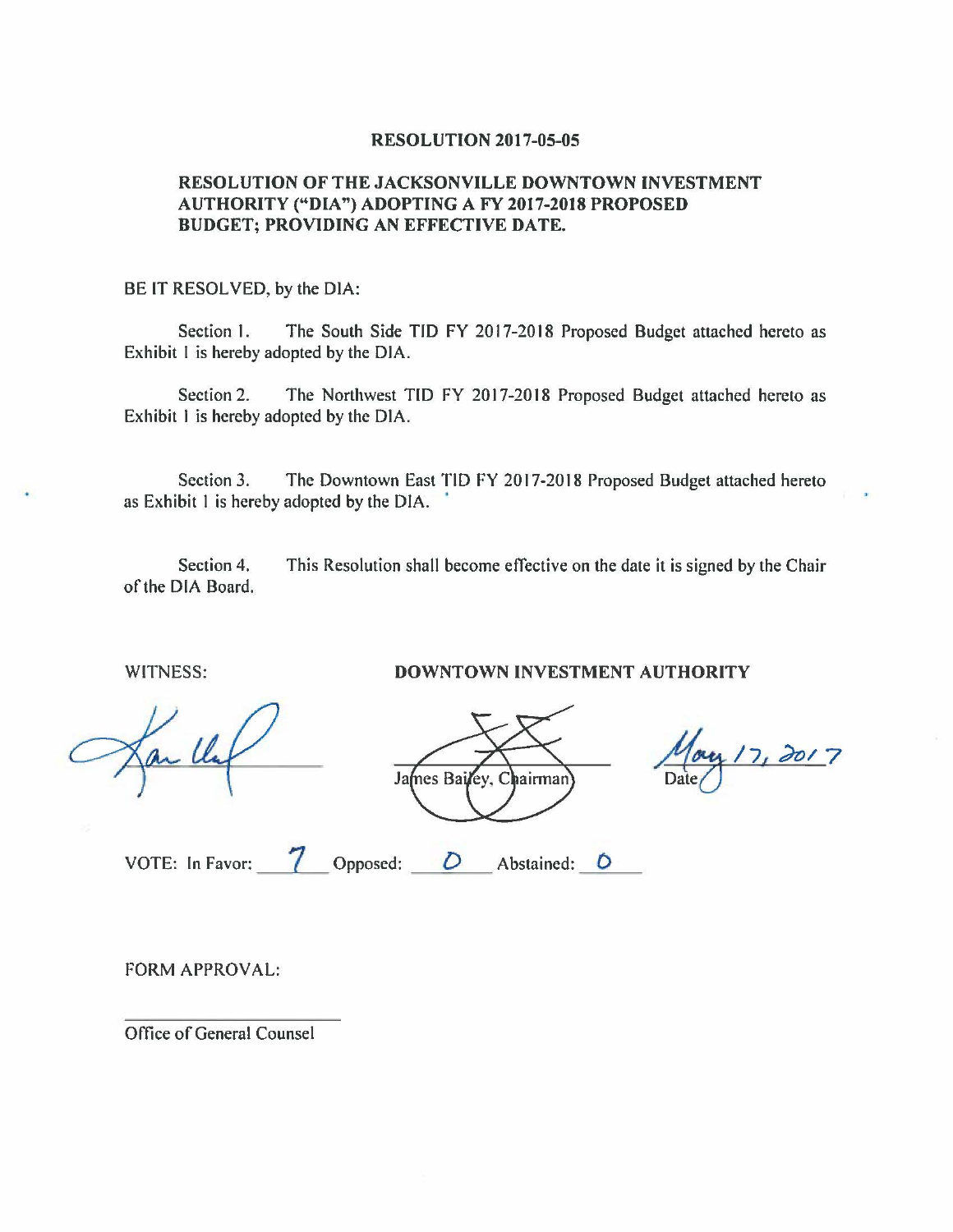|                                                                          |                                                                           |                        | FY18 Revised     |                 |
|--------------------------------------------------------------------------|---------------------------------------------------------------------------|------------------------|------------------|-----------------|
| South Side TID (SF 182)                                                  |                                                                           | <b>FY18 Proposed</b>   | <b>Proposed</b>  | <b>Comments</b> |
| <b>Revenue</b>                                                           |                                                                           |                        |                  |                 |
| 31101                                                                    | <b>Ad Valorem Taxes</b>                                                   | \$4,073,619            | \$0              |                 |
| 38901                                                                    | <b>Transfers from Fund Balance</b>                                        | \$0                    | $\overline{50}$  |                 |
| <b>Total Revenues</b>                                                    |                                                                           | \$4,073,619            | \$0              |                 |
| <b>Expenditures</b>                                                      |                                                                           |                        |                  |                 |
| <b>Salaries</b>                                                          |                                                                           |                        |                  |                 |
| <b>Total Salaries</b>                                                    |                                                                           |                        | \$0              |                 |
| <b>Employee Benefits</b>                                                 |                                                                           |                        |                  |                 |
| <b>Total Employee Benefits</b>                                           |                                                                           |                        | \$0              |                 |
| <b>Professional Services and</b><br><b>Contractual Obligations</b>       |                                                                           |                        |                  |                 |
| 03109                                                                    | Professional Services (DRI Reorg.)                                        | \$100,000              | \$0              |                 |
| 03109                                                                    | <b>Professional Services</b>                                              | \$0                    | \$0              |                 |
| <b>Total Professional Services</b>                                       |                                                                           | \$100,000              | \$0              |                 |
|                                                                          |                                                                           |                        |                  |                 |
| <b>Engineering Services</b>                                              |                                                                           |                        | \$0              |                 |
| <b>Internal Service Charges</b>                                          |                                                                           |                        |                  |                 |
| <b>Total Internal Service</b>                                            |                                                                           |                        | \$0              |                 |
|                                                                          |                                                                           |                        |                  |                 |
| <b>Other Operating Expenses</b><br><b>Total Other Operating Supplies</b> |                                                                           | \$0                    | \$0              |                 |
|                                                                          |                                                                           |                        |                  |                 |
| <b>Transfers to Other Funds</b>                                          |                                                                           |                        |                  |                 |
|                                                                          | Expenditures in Accordance with Plan                                      |                        |                  |                 |
|                                                                          | (see below for details)                                                   | \$3,388,253            | \$0              |                 |
|                                                                          | Pennisula REV Grant                                                       | \$675,000              | \$0              |                 |
|                                                                          | <b>Strand Rev Grant</b><br>San Marco Place REV Grant                      | \$375,000<br>\$185,000 | \$0<br>\$0       |                 |
|                                                                          | <b>Sunguard REV Grant</b>                                                 | \$8,000                | \$0              |                 |
|                                                                          | One Call CRP                                                              | \$100,000              | \$0              |                 |
|                                                                          | South Bank Retail Enhancement Program                                     | \$0                    | \$0              |                 |
|                                                                          | JEA SSGS Public Infrastructure Improvements                               | \$2,045,253            | \$0              |                 |
| 09101                                                                    | <b>Interest - Strand Bonds</b>                                            | \$178,004              | \$0              |                 |
| 09101P                                                                   | <b>Principal - Strand Bonds</b>                                           | \$0                    | \$0              |                 |
| 09191                                                                    | Interfund Transfer (see below for details)                                | \$407,362              | $\overline{50}$  |                 |
|                                                                          | To General Fund - GSD- Admin                                              | \$407,362              | \$0              |                 |
|                                                                          | To General Fund - GSD                                                     | \$0                    |                  |                 |
|                                                                          | To Downtown Econ. Dev. Fund (75B) - South Bank Retail Enhancement Program | \$0                    |                  |                 |
|                                                                          | To TIF Capital Fund - Southbank Parking (32U)                             | \$0                    |                  |                 |
|                                                                          | To TIF Capital Fund - Riverplace Road Diet (32U)                          | \$0                    | \$0              |                 |
| 09906                                                                    | <b>Cash Carryover</b>                                                     | $\overline{50}$        | \$0              |                 |
| <b>Total Transfer out</b>                                                |                                                                           | \$4,073,619            | $\overline{\$0}$ |                 |
|                                                                          |                                                                           |                        |                  |                 |
| <b>Remaining Funds</b>                                                   |                                                                           | \$0                    | \$0              |                 |
|                                                                          |                                                                           |                        |                  |                 |
| <b>Total Expenditures</b>                                                |                                                                           | \$4,073,619            | \$0              |                 |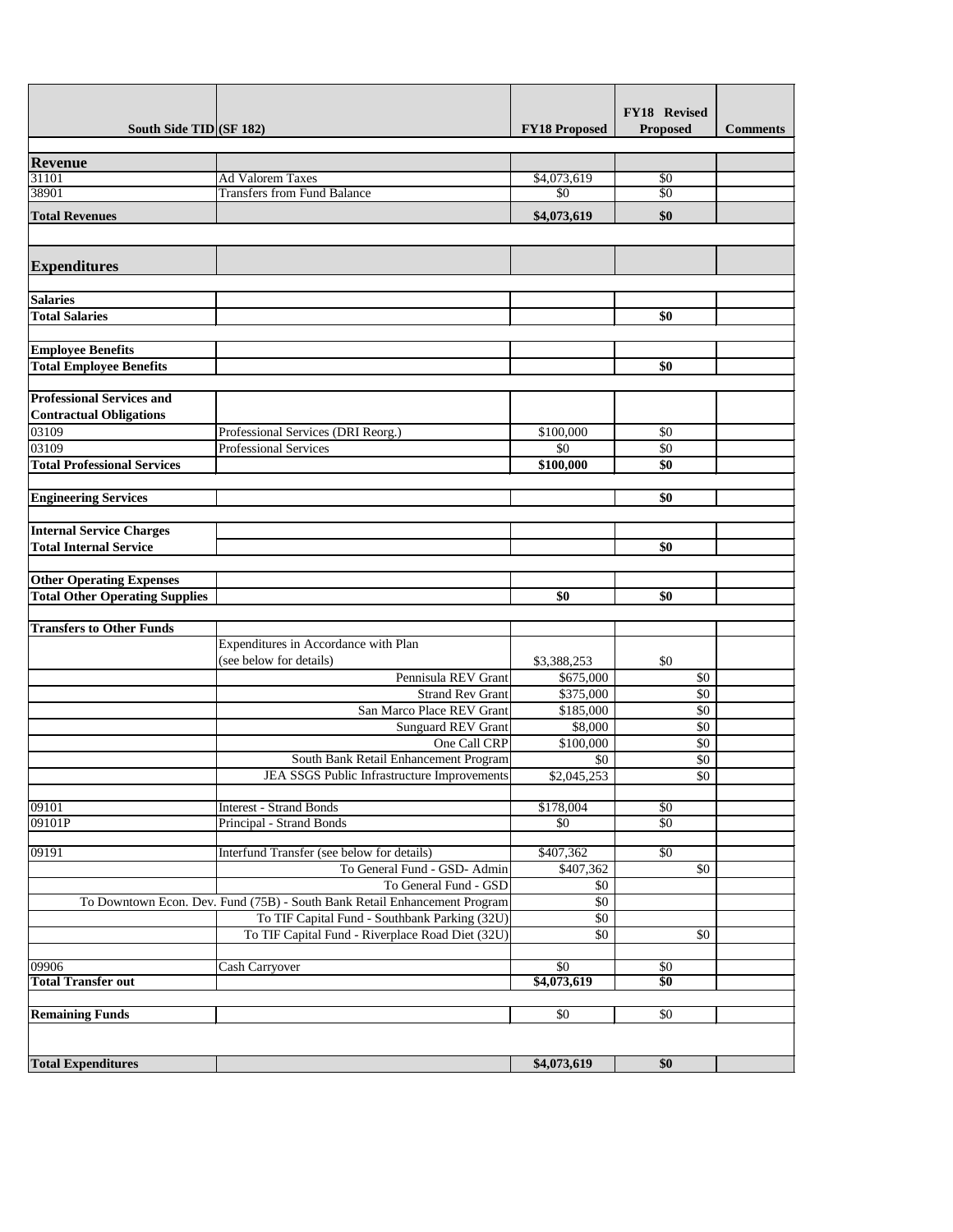|                                       |                                                  |                      | FY18 Revised     |                 |
|---------------------------------------|--------------------------------------------------|----------------------|------------------|-----------------|
| North West TID (SF 183)               |                                                  | <b>FY18 Proposed</b> | <b>Proposed</b>  | <b>Comments</b> |
|                                       |                                                  |                      |                  |                 |
| <b>Revenue</b>                        |                                                  |                      |                  |                 |
| 31101                                 | <b>Ad Valorem Taxes</b>                          | \$4,582,340          | $\overline{50}$  |                 |
| 38901                                 | <b>Transfers from Fund Balance</b>               | \$0                  |                  |                 |
| <b>Total Revenues</b>                 |                                                  | \$4,582,340          | \$0              |                 |
|                                       |                                                  |                      |                  |                 |
|                                       |                                                  |                      |                  |                 |
| <b>Expenditures</b>                   |                                                  |                      |                  |                 |
|                                       |                                                  |                      |                  |                 |
| <b>Salaries</b>                       |                                                  |                      |                  |                 |
| <b>Total Salaries</b>                 |                                                  |                      | \$0              |                 |
| <b>Employee Benefits</b>              |                                                  |                      |                  |                 |
| <b>Total Employee Benefits</b>        |                                                  |                      | \$0              |                 |
|                                       |                                                  |                      |                  |                 |
| <b>Professional Services and</b>      |                                                  |                      |                  |                 |
| <b>Contractual Obligations</b>        |                                                  |                      |                  |                 |
| <b>Total Professional Services</b>    |                                                  | \$5,000              | \$0              |                 |
|                                       |                                                  |                      |                  |                 |
| <b>Engineering Services</b>           |                                                  |                      | \$0              |                 |
|                                       |                                                  |                      |                  |                 |
| <b>Internal Service Charges</b>       |                                                  |                      |                  |                 |
| <b>Total Internal Service</b>         |                                                  |                      | \$0              |                 |
|                                       |                                                  |                      |                  |                 |
| <b>Other Operating Expenses</b>       |                                                  |                      |                  |                 |
| <b>Total Other Operating Supplies</b> |                                                  | \$0                  | \$0              |                 |
| <b>Transfers to Other Funds</b>       |                                                  |                      |                  |                 |
|                                       | Expenditures in Accordance with Plan             |                      |                  |                 |
|                                       | (see below for details)                          | \$2,523,494          | \$0              |                 |
|                                       | MPS Urban Core Garage (Courthouse)               | \$1,825,000          | \$0              |                 |
|                                       | JTA /Fidelity Parking Lease                      | \$13,494             | \$0              |                 |
|                                       | Hall Mark REV Grant (220 Riverside)              | \$360,000            | \$0              |                 |
|                                       | Pope & Land REV Grant (Brooklyn Riverside Apts.) | \$325,000            | \$0              |                 |
|                                       |                                                  | \$0                  | \$0              |                 |
|                                       |                                                  | \$0                  | \$0              |                 |
|                                       |                                                  | \$0                  | \$0              |                 |
|                                       |                                                  | \$0                  | \$0              |                 |
| 09101                                 | Interest - Bonds                                 | \$0                  | \$0              |                 |
| 09101P                                | Principal - Bonds                                | $\overline{50}$      | \$0              |                 |
|                                       |                                                  |                      |                  |                 |
| 09191                                 | Interfund Transfer (see below for details)       | \$2,053,846          | $\sqrt{50}$      |                 |
|                                       | To General Fund - GSD                            | \$0                  | \$0              |                 |
|                                       | To Downtown East TID (SF 181))                   | \$2,053,846          | \$0              |                 |
| 09906                                 |                                                  | $\overline{50}$      | \$0              |                 |
| <b>Total Transfer out</b>             | <b>Cash Carryover</b>                            | \$4,582,340          | $\overline{\$0}$ |                 |
|                                       |                                                  |                      |                  |                 |
| <b>Remaining Funds</b>                |                                                  | \$0                  | \$0              |                 |
|                                       |                                                  |                      |                  |                 |
|                                       |                                                  |                      |                  |                 |
| <b>Total Expenditures</b>             |                                                  | \$4,582,340          | \$0              |                 |